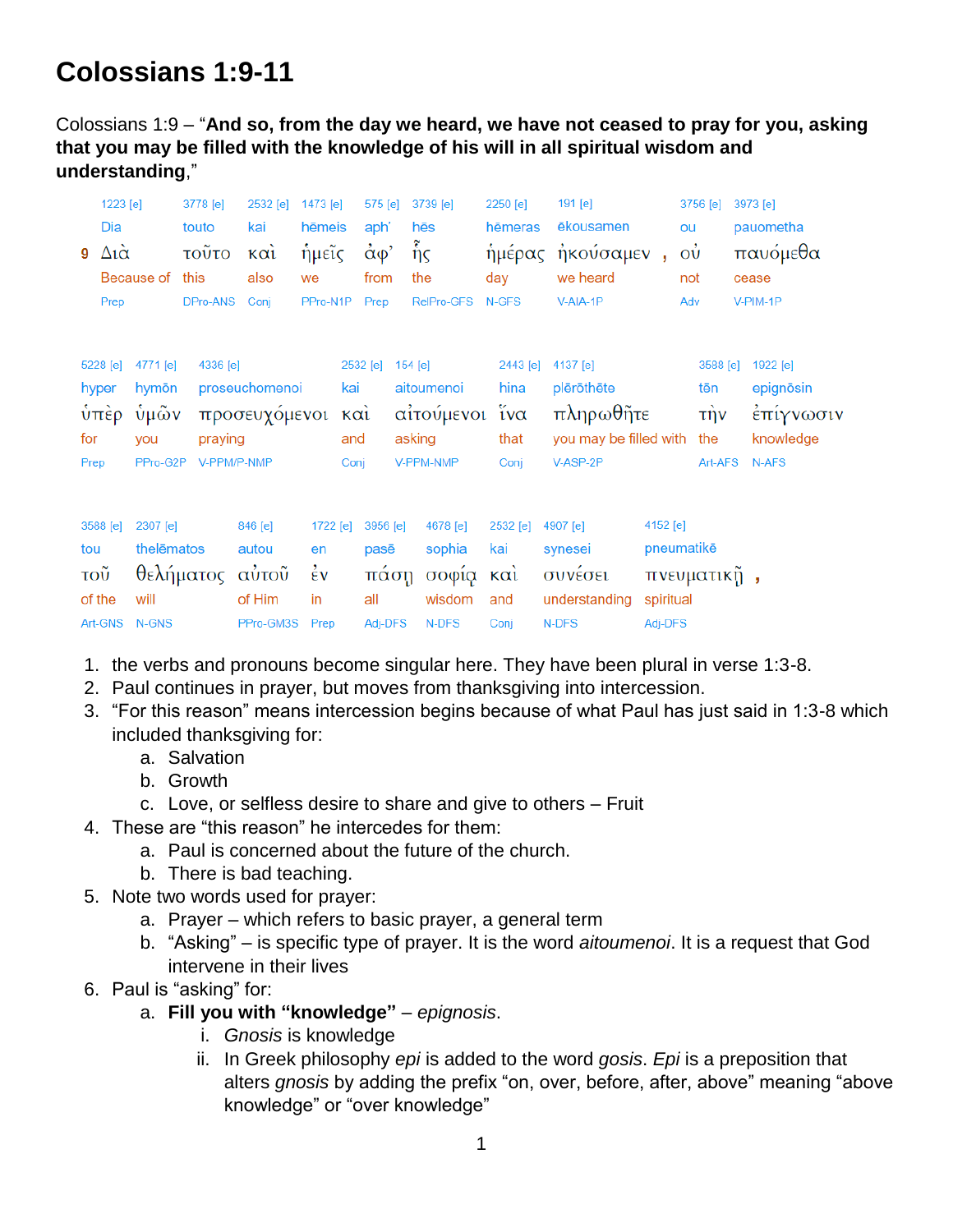- iii. *epi-gnosis*, or *epigosis*, was used to refer to enlightenment that helped a person perceive and understand the information that was beyond the normal physical world and everyday life.
- b. **Knowledge of his will** When the Gnostics used the word *epignosis* they referred to insight into the world of spiritual beings. But, the *epignosis* that Paul is concerned about is "God's will" not some strange spiritual phenomena. Instead, Paul is praying that the Colossians would know beyond normal understanding and knowledge what God's will was for them right there that day.
	- i. Romans 3:30 is an example of *epignosis* of sin being gained through the Law of Moses. *Epignosis* refers to you gaining experiential knowledge beyond mere academic knowledge or information.
- c. **Spirit gives** *epignosis* which is described with two inseparable words:
	- i. Wisdom this is acquired knowledge
	- ii. Understanding this is the application of the knowledge
- 7. Paul asks God "to fill you"
	- a. the verb here is passive
	- b. the concept is you must learn this.
	- c. Since it is not humanly attainable God has to reveal it.

## Colossians 1:10-11 – "**so as to walk in a manner worthy of the Lord, fully pleasing to him: bearing fruit in every good work and increasing in the knowledge of God; being strengthened with all power, according to his glorious might, for all endurance and patience with joy**;"

| 10              | 4043 [e]<br>peripatēsai<br>περιπατῆσαι<br>to walk |                                   | 516 [e]<br>axiōs<br>αξίως<br>worthily | 3588 [e]<br>tou<br>$\overline{\mathrm{TOU}}$<br>of the | 2962 [e]<br>Kyriou<br>Lord | Κυρίου:                    | 1519 [e]<br>eis<br>$\vec{\epsilon}$ ic<br>in | 3956 [e]<br>pasan<br>πᾶσαν<br>all | 699 [e]<br>areskeian<br>άρεσκείαν<br>pleasing |                                  | 1722 [e]<br>en<br>$\frac{1}{2}v$<br>in | 3956 [e]<br>panti<br>παντί<br>every | 2041 [e]<br>ergō<br>έργω<br>work |
|-----------------|---------------------------------------------------|-----------------------------------|---------------------------------------|--------------------------------------------------------|----------------------------|----------------------------|----------------------------------------------|-----------------------------------|-----------------------------------------------|----------------------------------|----------------------------------------|-------------------------------------|----------------------------------|
|                 | <b>V-ANA</b>                                      |                                   | Adv                                   | Art-GMS                                                | N-GMS                      |                            | Prep                                         | Adj-AFS                           | N-AFS<br>Noun - Accusative Feminine Singular  |                                  | Prep                                   | Adj-DNS                             | N-DNS                            |
| 18 [e]          |                                                   | 2592 [e]                          |                                       |                                                        | 2532 [e]                   | 837 [e]                    |                                              | 3588 [e]                          | 1922 [e]                                      | 3588 [e]                         |                                        | 2316 [e]                            |                                  |
| agathō          | άγαθῷ                                             | karpophorountes                   | καρποφοροῦντες                        |                                                        | kai<br>$k\alpha i$         | auxanomenoi<br>αυξανόμενοι |                                              | tē<br>τñ                          | epignösei<br>έπιγνώσει                        | tou<br>$\overline{\mathrm{TOU}}$ |                                        | Theou<br>$\Theta$ εοῦ,              |                                  |
| good<br>Adj-DNS |                                                   | bringing forth fruit<br>V-PPA-NMP |                                       |                                                        | and<br>Conj                | growing<br>V-PPM/P-NMP     |                                              | in the<br>Art-DFS                 | knowledge<br>N-DFS                            | ٠<br>Art-GMS                     |                                        | of God<br>N-GMS                     |                                  |
|                 |                                                   |                                   |                                       |                                                        |                            |                            |                                              |                                   |                                               |                                  |                                        |                                     |                                  |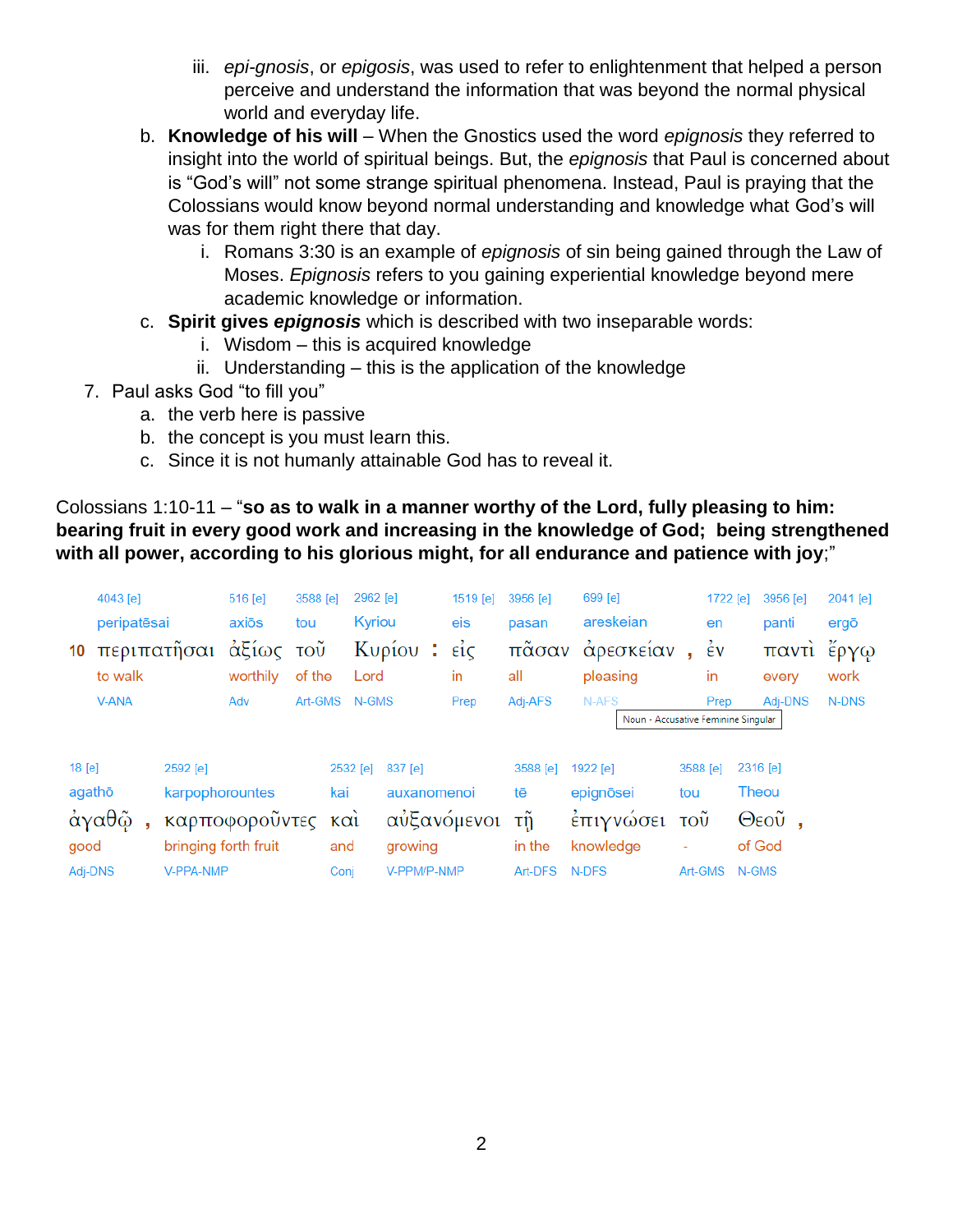|          | 1722 [e]                             |          | 3956 [e] | 1411 [e]                                | 1412 [e]          |                                     | 2596 [e] |          | 3588 [e]              | 2904 [e]            | 3588 [e]      | 1391 [e]                       | 846 [e]   |
|----------|--------------------------------------|----------|----------|-----------------------------------------|-------------------|-------------------------------------|----------|----------|-----------------------|---------------------|---------------|--------------------------------|-----------|
|          | en                                   |          | pasē     | dynamei                                 | dynamoumenoi      |                                     | kata     |          | to                    | kratos              | tēs           | doxēs                          | autou     |
|          | 11 $\stackrel{?}{\epsilon}v$<br>with |          | all      | πάση δυνάμει δυναμούμενοι κατά<br>power |                   | being strengthened according to the |          |          | $\overrightarrow{co}$ | κράτος τῆς<br>might | ٠             | δόξης αυτοῦ<br>glorious of Him |           |
|          | Prep                                 |          | Adj-DFS  | N-DFS                                   | V-PPM/P-NMP       |                                     | Prep     |          | Art-ANS               | N-ANS               | Art-GFS N-GFS |                                | PPro-GM3S |
|          |                                      |          |          |                                         |                   |                                     |          |          |                       |                     |               |                                |           |
| 1519 [e] |                                      | 3956 [e] |          | 5281 [e]                                | 2532 [e] 3115 [e] |                                     |          | 3326 [e] | 5479 [e]              |                     |               |                                |           |
| eis      |                                      | pasan    |          | hypomonēn                               | kai               | makrothymian                        |          | meta     | charas                |                     |               |                                |           |
| $ε$ ίς   |                                      |          |          | πᾶσαν ὑπομονὴν καὶ                      |                   | μακροθυμίαν μετά χαρᾶς,             |          |          |                       |                     |               |                                |           |
| unto     |                                      | all      |          | endurance                               | and               | patience                            |          | with     | joy                   |                     |               |                                |           |
| Prep     |                                      | Adj-AFS  |          | N-AFS                                   | Conj              | N-AFS                               |          | Prep     | N-GFS                 |                     |               |                                |           |

- 1. The goal of this knowledge and revelation of the wisdom of God revealed by the Holy Spirit is:
	- a. "that you may live a life worthy of the Lord and pleas him in every way!"
	- b. And, to please the Lord we must ("well done" Matthew 25:23):
		- i. Bear fruit
			- 1. John 15:1-27 "….I am the vine; you are the branches. If you remain in me and I in you, you will bear much fruit; apart from me you can do nothing….."(John 15:5). This includes evangelism, personal growth, spiritual gift development, etc.
			- 2. Daniel 12:3 "Those who are wise will shine like the brightness of the heavens, and those who lead many to righteousness, like the stars for ever and ever."
		- ii. Do good works
			- 1. Ephesians 2:10 "For we are his workmanship, created in Christ Jesus for good works, which God prepared beforehand, that we should walk in them."
			- 2. Titus 2:14 "And purify for Himself His own special people, zealous for good works.""
		- iii. Grow in the knowledge of God
			- 1. God's will above is directly related to your growth in the Christian experience.
			- 2. Growth and fruit are not just works and good deeds. Your own relationship with the Lord and understanding of the Lord is crucial for growth.
		- iv. Be empowered by God
			- 1. tap into God's strength, not human works.
			- 2. God desires this transformation.
			- 3. Tin man story by C.S. Lewis
				- a. "Did you ever think, when you were a child, what fun it would be if your toys could come to life? Well suppose you could really have brought them to life. Imagine turning a tin soldier into a real little man. It would involve turning the tin into flesh. And suppose the tin soldier did not like it. He is not interested in flesh; all he sees is that the tin is being spoilt. He thinks you are killing him. He will do